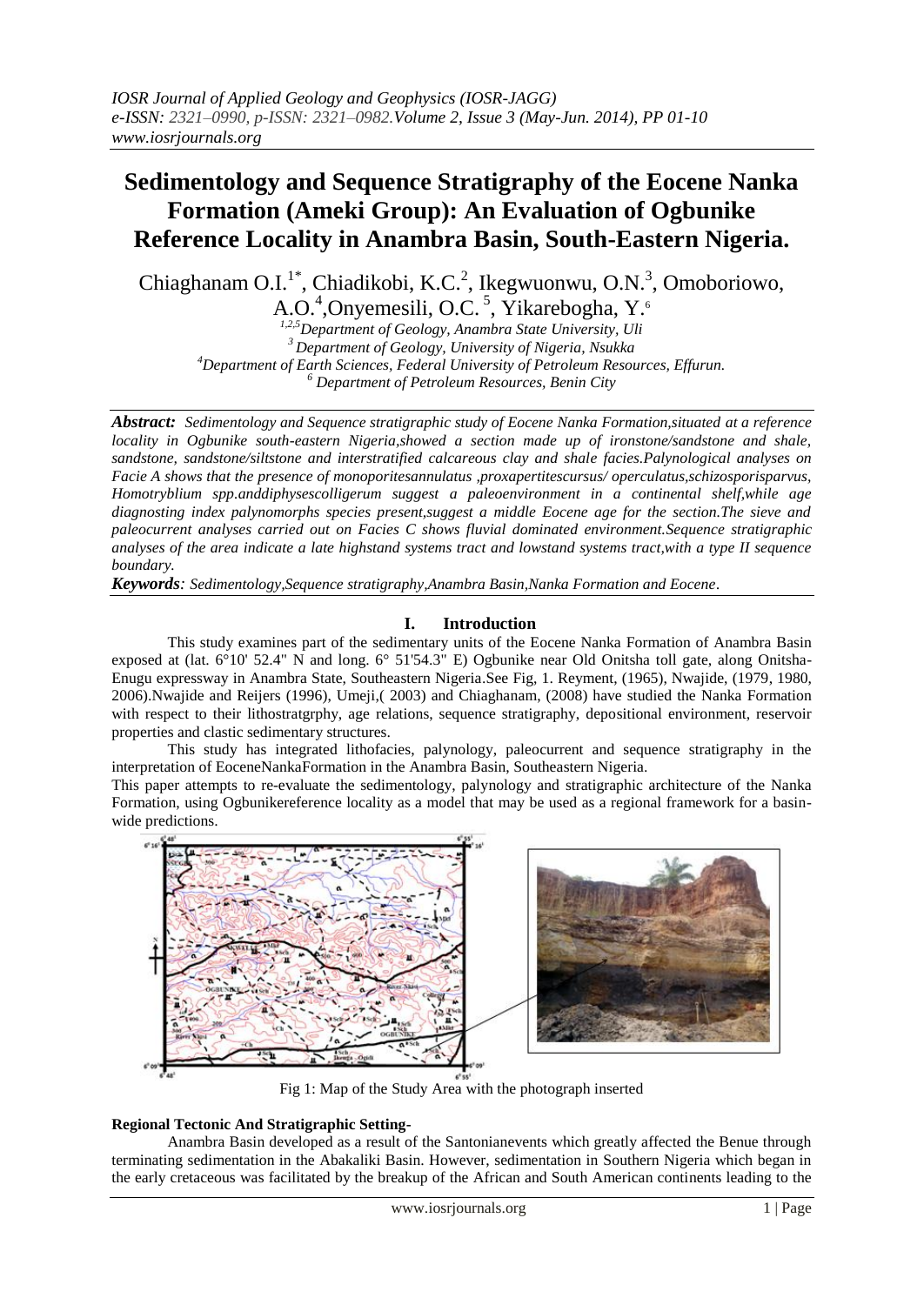formation of the Benue Trough (Benkhelil, 1989). Sedimentation in the trough was controlled by three major tectonic phases, giving rise to three successive depocenters (murat, 1972: Oboh-Ikuenobe et al, 2005, Nwachukwu et, al, 2011).

The First phase (Albian- Santonian) featured the deposition of the Asu River Group, Eze-aku and AwguFormations within the Abakaliki-Benue Trough which was flanked to the east by the Anambra platform and to the Southwest by the Ikpe platform (Nwachukwu et, al. 2011).

The second phase (Campanian- Eocene) was characterized by compressive movement along the NE-SW axis which resulted in the folding and uplift of the trough into an anticlinorium. This forced the Anambra platform to subside and the depocenter to shift South-Westwards to the newly formed Anambra Basin and the Afipko syncline on the other side of the anticlinorium in the southeast. The deposition of the Nkporo Group, MamuFormation, Ajali Sandstone, NsukkaFormation, Imo Formation and the Ameki Group followed (Nwachukwuet, al, 2011). The third phase commenced towards the end of Eocene and was characterized by the structural inversion of the Abakaliki region, further shifting the depocenter down dip (southwards) to form the Niger Delta basin(obiet, al, 2001, Nwachukwu et, al, 201).see table 1

The lithology of the formation (Nanka Formation) of the study area, as typified in the type locality,taken along agully between Nanka and Agulu, is overwhelminglyloosed;flaser bedded to medium sand, with a few mudrock breaks. The sand consists of sub-rounded to sub-angular grains and has an average of 5% clay content which makes it texturally submature. It is however compositionally high mature on account of the absence of feldspars and the dominance of the ultrastableheavy mineral suit-Zircon, tourmaline and rutile. Kyanite and staurolite constitute the balance of the non-opaque heavies, and point to metamorphic parents rocks as the main provenance material. The area is generally of calcareous clays and silts with thin shelly limestone, rich in foraminifera. Nwajide(2013).

| <b>AGE</b>            |                                                                    | <b>ABAKALIKI-ANAMBRA BASIN</b>                                            | <b>AFIKPO BASIN</b>                                   |
|-----------------------|--------------------------------------------------------------------|---------------------------------------------------------------------------|-------------------------------------------------------|
| <b>30 my</b>          | <b>Oligocene</b>                                                   | <b>Ogwashi-Asaba Formation</b>                                            | Ogwashi-Asaba                                         |
| 54.9 my               | <b>Eocene</b>                                                      | <b>Ameki/NankaFormation/Nsugbe Sandstone</b>                              | <b>Ameki Formation</b>                                |
| 60 my                 | <b>Paleocene</b>                                                   | <b>Imo Formation</b>                                                      | <b>Imo Formation</b>                                  |
| للمراسا فالقريم للممر |                                                                    | <b>Nsukka Formation</b>                                                   | <b>Nsukka</b>                                         |
| <b>73 my</b>          | <b>Maastrichtian</b>                                               | <b>Ajalli Sandstone</b><br><b>Mamu Formation</b><br><b>Mamu Formation</b> | <b>Ajalli Sandstone</b>                               |
| 83 my                 |                                                                    | <b>CampanianNkporo/ Owelli Formation/Enugu Shale</b>                      | <b>Nkporo Shale/Afikpo Sandstone</b>                  |
|                       | 87.5 mySantonian                                                   | <b>Non-deposition</b>                                                     |                                                       |
| 88.5my                | <b>Conjacian</b>                                                   | Awgu Group (Agbani Sandstone/Awgu Shale)                                  |                                                       |
| 93 my                 | <b>Turonian</b>                                                    | <b>Ezeaku Group)</b>                                                      | <b>Ezeaku Group (inclAmaseri</b><br><b>Sandstone)</b> |
|                       | 100 my Cenomanian- Albian                                          | <b>Asu River Group</b>                                                    | <b>Asu River Group</b>                                |
|                       | <b>Aptian</b><br><b>BaremianUnamed Units</b><br><b>Hauterivian</b> |                                                                           |                                                       |
|                       | <b>Precambrian</b>                                                 | <b>Basement Complex</b>                                                   |                                                       |

## **Table 1: Lithostratigraphic Framework of Anambra Basin (after Nwajide, 1990)**

**Table 1: Lithostratigraphic Framework of Anambra Basin (after Nwajide, 1990)**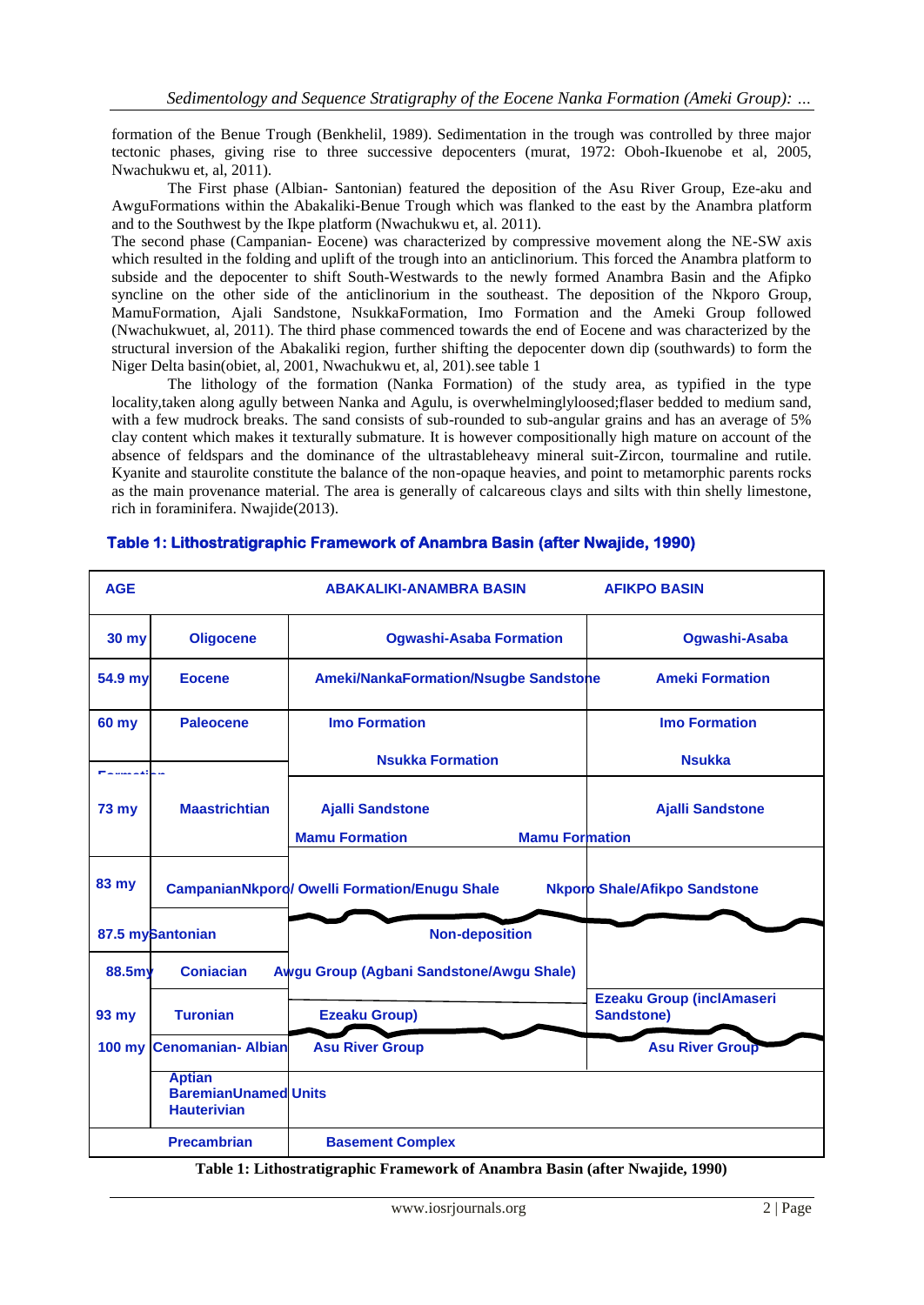## **II. Methods And Materials**

The slope of the Ogbunike area provides complete and easy access to the outcrop of Nanka Formation in the study area (see fig. 2).

| Ag                   | Fm                   | Thickne<br>SS | Lithology                      | Facie       | Descriptio                                                                                             | Seq.<br>Strat. |
|----------------------|----------------------|---------------|--------------------------------|-------------|--------------------------------------------------------------------------------------------------------|----------------|
|                      |                      | 150           |                                | D           | Whitish to Pinkish<br>brown, fissile shale, at<br>various degree of<br>weathering,<br>interbedded with | L              |
|                      |                      | 135           |                                | $\mathsf C$ | Brownish white,<br>medium grained,<br>moderately sorted<br>sandstone while the                         | S              |
| Mi<br>dd             | <b>Na</b><br>nk      | 120           |                                |             |                                                                                                        | T              |
| le<br>Eo<br>ce<br>ne | a<br>Fo<br>rm<br>ati | 105           |                                | B           | Fine to medium<br>grained, yellowish to<br>pinkish brown clayey<br>sandstone. Presence of              |                |
|                      | on                   | 90            |                                |             | Flaser bedding,<br>planar/trough<br>crossbeds and<br>bioturbation.                                     |                |
|                      |                      | 75            |                                |             |                                                                                                        | <b>SB</b>      |
|                      |                      | 60            |                                |             | Repetition of<br>Ironstone/sandstone<br>and Shale. The Shale is                                        |                |
|                      |                      | 45            |                                | A           | dark-grey, fissile and<br>clayey at some interval.<br>The Sandstones are                               | н<br>S         |
|                      |                      | 30            |                                |             | parallel to wavy<br>laminated, Fine to<br>moderately sorted,                                           | $\mathsf{T}$   |
|                      |                      | 15            |                                |             | cemented, brownish to<br>dark in color. Presence<br>of Bivalves.                                       |                |
|                      |                      |               | ms Css<br>sl<br>fss<br>cl<br>S |             |                                                                                                        |                |

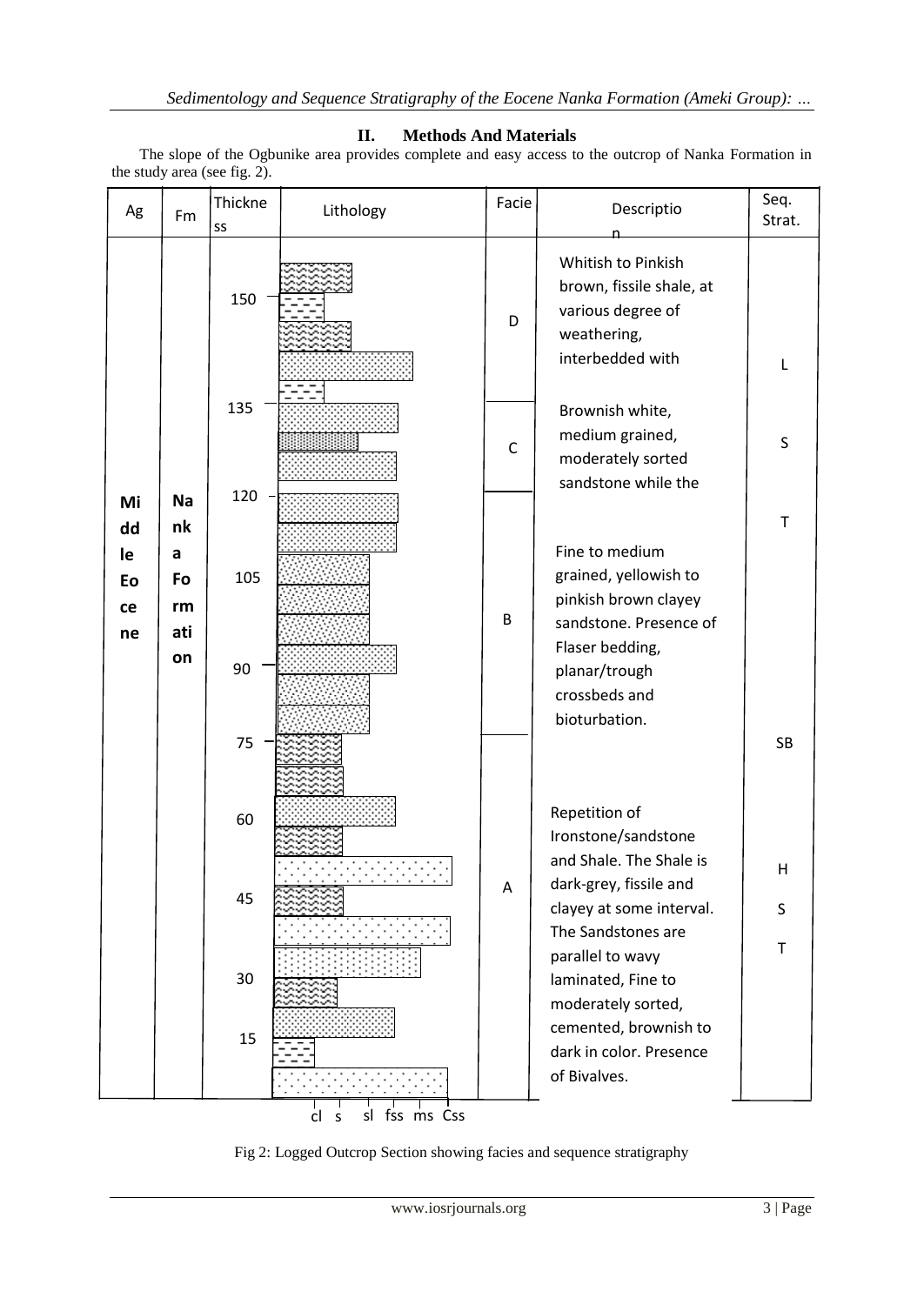Fresh samples of shales recovered from units 21, 23, 25 and 28 of the outcrop were analyzed for palynomorphs using the maceration technique. Each sample was digested for 30 minutes in 37% hydrochloric acid to remove traces of carbonate and 72 hours in 48% hydrofluoric acid to remove silicate. The extracts were sieve-washed with water through 10 microns nylon mesh, oxidized for 30 minutes in 70% HNO3and 5 minutes in Schulz solution to render the fossils translucent for transmitted light microscopy. The oxidized residues were rinsed in 2% KOH solution to neutralize the acid.Swirling treatment was undertaken in order to get rid of the resistant coarse inorganic mineral particles. The residues were stained with Safranin-0 to increase the contrast. The orientation of directional sedimentary structure (cross beds) was determined with a silver compass by taking measurements from individual beds that are cross bedded, following Sam Boggs, Jr. (2006) model. Sequence stratigraphic interpretations followed the method ofVan Wagoner et, al. (1988).

#### **III. Result And Interpretations**

**Ironstone/sandstone and shale facies (A) -**This forms the base of the outcrop. It is made of repetitive or cyclic deposition of ironstone/sandstone and shale at an almost equal proportion. The shales are dark –grey in colour, fissile ,and clayey in some places. The sandstone intervals are parallelto wavy laminated, fine to medium grained, moderately sorted and occasionally highly compacted/cemented. They are generally brownish to dark in colour, highly fossilferrous as evidenced by the presence of bivalves that occurred in coquina form. Large assemblage of palynomorphs were recovered from the shale intervals (unit 21, 23, 25, 28) which includes *verrucato sporitesus mens is, laevigatos poritesovatus, psiltricolporites operculatus, Spinizonocolpites echinatus,proxapertitescursus,retistephanocolpiteswilliamsi,psilatricolporites*

*sp., Psiltricolporitescrassus, psitricolporitesrotundos, Echitriporitestrianguliformis,* 

*Achilleodiniumbiformoides, Homotryblium spp.,* among other (Fig 3 and table 2). The presences of shale are an indication of marine influence environment, but are tidal dominated.

Table 2: The occurrence and distribution of Palynomorphs species in the analyzed section.

| Sample No.                         | <b>UNIT 21</b>           | <b>UNIT 23</b> | <b>UNIT 25</b> | <b>UNIT</b>    |
|------------------------------------|--------------------------|----------------|----------------|----------------|
|                                    |                          |                |                | 28             |
| <b>Palynomorphs species</b>        |                          |                |                |                |
| <b>TERRESTRIAL SPECIES</b>         |                          |                |                |                |
| <b>Spores</b>                      |                          | $\overline{4}$ |                | $\mathbf{1}$   |
| Schizosporisparvus                 | $\overline{a}$           | $\overline{c}$ | ÷,<br>3        | $\overline{c}$ |
| Cyathidites minor                  | $\overline{a}$           |                | $\overline{c}$ |                |
| Leiotriletesadriennis              | 8                        | $\overline{4}$ |                | $\mathbf{1}$   |
| Leiotriletesmaxoides               | $\overline{2}$           | L,             | L.             | L.             |
| Verrucatosporitesusmensis          | $\overline{7}$           | 12             | 5              | 3              |
| Laevigatosporitesovatus            | 17                       | 14             | 9              | 10             |
| Cicatricosisporitesdorogensis      | $\frac{1}{2}$            | $\mathbf{1}$   | $\overline{a}$ | $\overline{a}$ |
| Polypodiaceoisporites sp.          | L.                       | $\overline{a}$ | ÷.             | ÷.             |
| <b>Pollen</b>                      |                          |                |                |                |
| Psiltricolporitesoperculatus       | $\overline{4}$           | 8              | $\overline{c}$ | $\mathbf{1}$   |
| Spinizonocolpitesechinatus         | 6                        | $\overline{2}$ | $\mathbf{1}$   | $\overline{2}$ |
| Proxapertitesoperculatus           | L.                       | L,             | L.             | L.             |
| Proxapertitescursus                | $\overline{7}$           | 3              | $\overline{c}$ | $\mathbf{1}$   |
| Retitricolporitesirregulari        | $\overline{3}$           | $\mathbf{1}$   | $\overline{a}$ | L,             |
| Retistephanocolpiteswilliamsi      | $\overline{4}$           | $\overline{c}$ | $\mathbf{1}$   | $\mathbf{1}$   |
| Pachydermitesdiederixi             | $\overline{2}$           | L,             | L.             | L.             |
| <b>Ctenolophoniditescostatus</b>   | L.                       | $\overline{4}$ | ÷.             | ÷.             |
| <b>Tricolpiteshians</b>            | $\mathbf{1}$             | $\overline{c}$ | 3              | ÷              |
| Striatopolliscatatumbus            | L.                       | $\mathbf{1}$   | L.             | L,             |
| Monocolpitesmarginatus             | $\overline{2}$           | L,             | L,             | ÷,             |
| <b>Monoporitesannulatus</b>        | $\overline{2}$           | 3              | $\mathbf{1}$   | $\mathbf{1}$   |
| Psilatricolporites sp.             | 3                        | $\overline{c}$ | 5              | $\overline{c}$ |
| Psiltricolporitescrassus           | $\overline{4}$           | $\overline{c}$ | $\overline{2}$ | $\mathbf{1}$   |
| Inaperturopollenites sp.           | L.                       | $\mathbf{1}$   | L.             | L.             |
| Retibrevitricolpitestriangulatus   | $\overline{3}$           | $\overline{c}$ | $\mathbf{1}$   | $\overline{c}$ |
| Psilatriporitesrotundus            | $\overline{4}$           | 3              | $\mathbf{1}$   | $\mathbf{1}$   |
| Echitriporitestrianguliformis      | $\overline{a}$           | $\overline{4}$ | L.             | ÷.             |
| Psilastephanocolporites sp.        | L.                       | $\overline{c}$ | $\overline{2}$ | ÷              |
| Echitricolporitesspinosus          | L,                       | $\mathbf{1}$   | L.             | L,             |
| Anacolocidites cf. luteoidies      | $\overline{a}$           | L              | ÷              | $\mathbf{1}$   |
| <b>Brevicolporites (P)</b> molinae | $\overline{\phantom{a}}$ | ÷,             | ÷,             | $\mathbf{1}$   |
| Scabratriporitesannulatus          | $\overline{2}$           | Ĭ.             | L.             | L.             |
|                                    |                          |                |                |                |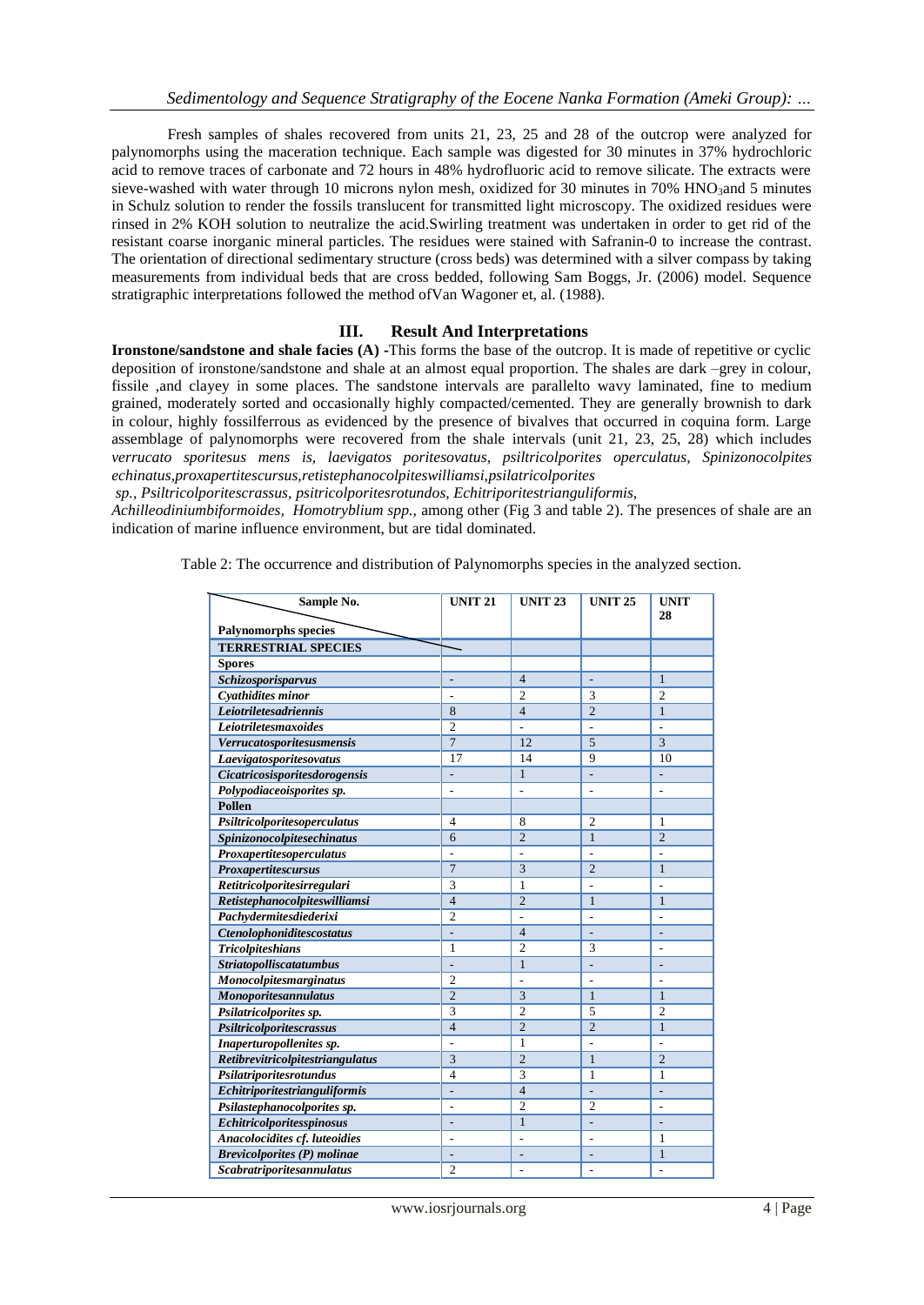| <b>Bombacidites sp.</b>   |   |   | - |
|---------------------------|---|---|---|
| <b>MARINE SPECIES</b>     |   |   |   |
| Dinoflagellate cysts      |   |   |   |
| Coroniferaoceanica        |   |   |   |
| Hafniasphaeraseptata      |   |   | ۰ |
| Achilleodiniumbiformoides |   | ◠ |   |
| Diphyescolligerum         |   |   |   |
| Homotryblium spp.         |   | ◠ |   |
| Cordosphaeridiuminordes   | - |   | ۰ |
| Spiniferiteshyperacanthus |   |   |   |



## **Fig. 3: Micrographs of some palynomorphs recovered from the analyzed samples. Magnifications nos. 13 and 14 (X 100 oil immersion), others (X 40)**<br>*I.* Schizosporisparvus **9.** Echitriporitestr

- 
- *2. Scabratriporitesannulatus* **10.** *Proxapertitescursus*
- *3. Psilatricolporitesoperculatus* **11.***Spinizonocolpitesechinatus*
- *4. Psilatriporitesrotundus* **12.** *Psilatricolporitescrassus*
- *5. Retistephanocolpiteswilliamsi* **13.** *Coroniferaoceanica*
- *6. Ctenolophoniditescostatus* **14.** *Hafniasphaeraseptata*
- *7. Monoporitesannulatus* **15***. Diphyescolligerum*
- *8. Pachydermitesdiederixi* **16.***Achilleodiniumbiformoides*
- *1. Schizosporisparvus* **9.***Echitriporitestrianguliformis*
	-
	-
	-
	-
	-
	-

**Sandstone facies (B**) - The interval is fine to medium grained, clayey, yellowish to pinkish brown sandstone. The sandstone isparallel laminated, friable and areeasily susceptible to erosion. The main characteristicsedimentary structures are flaser bedding, planar/ trough crossbeds with intervening mud drapes. There are also presence of reactivation surface and ironstains. The fossil assemblage'spresentfacies includesskolithus, ophiomorpha, with bioturbationsat various intervals.Paleocurrent analysis was carried at on the crossbedded units. The results as indicated from the rose diagram shows that the studied area is characterized by a unimodalpaleaocurrent pattern which indicate a fluvial environment. The Mean Vector Azimuth (MVA), Variance and Vector Strength were derived based on Steinmetz, (1962). See tables 3a, 3b, 3c and 3d.

|               | 2          | 3      | $\overline{4}$ | 5        | 6        | $\mathcal{L}$ | 8           | 9           |
|---------------|------------|--------|----------------|----------|----------|---------------|-------------|-------------|
| Azimuth $(A)$ | Dip<br>(D) | Sine A | $\cos A$       | $\cos D$ | 5x4<br>B | 5x3<br>a      | Sine D<br>C | $(A_I-A)^2$ |
| 74            | 28         | 0.9613 | 0.2756         | 0.8829   | 0.2433   | 0.8487        | 0.4695      | 40.83       |
| 68            | 18         | 0.9272 | 0.3746         | 0.9511   | 0.3563   | 0.8818        | 0.3090      | 153.51      |
| 52            | 20         | 0.7880 | 0.6157         | 0.9397   | 0.5786   | 0.7405        | 0.3420      | 806.56      |
| 80            | 16         | 0.9848 | 0.1736         | 0.9613   | 0.1669   | 0.9466        | 0.2756      | 0.15        |
| 82            | 14         | 0.9903 | 0.1392         | 0.9703   | 0.1351   | 0.9609        | 0.2419      | 2.59        |
| 84            | 17         | 0.9945 | 0.1045         | 0.9563   | 0.0999   | 0.9510        | 0.2924      | 13.03       |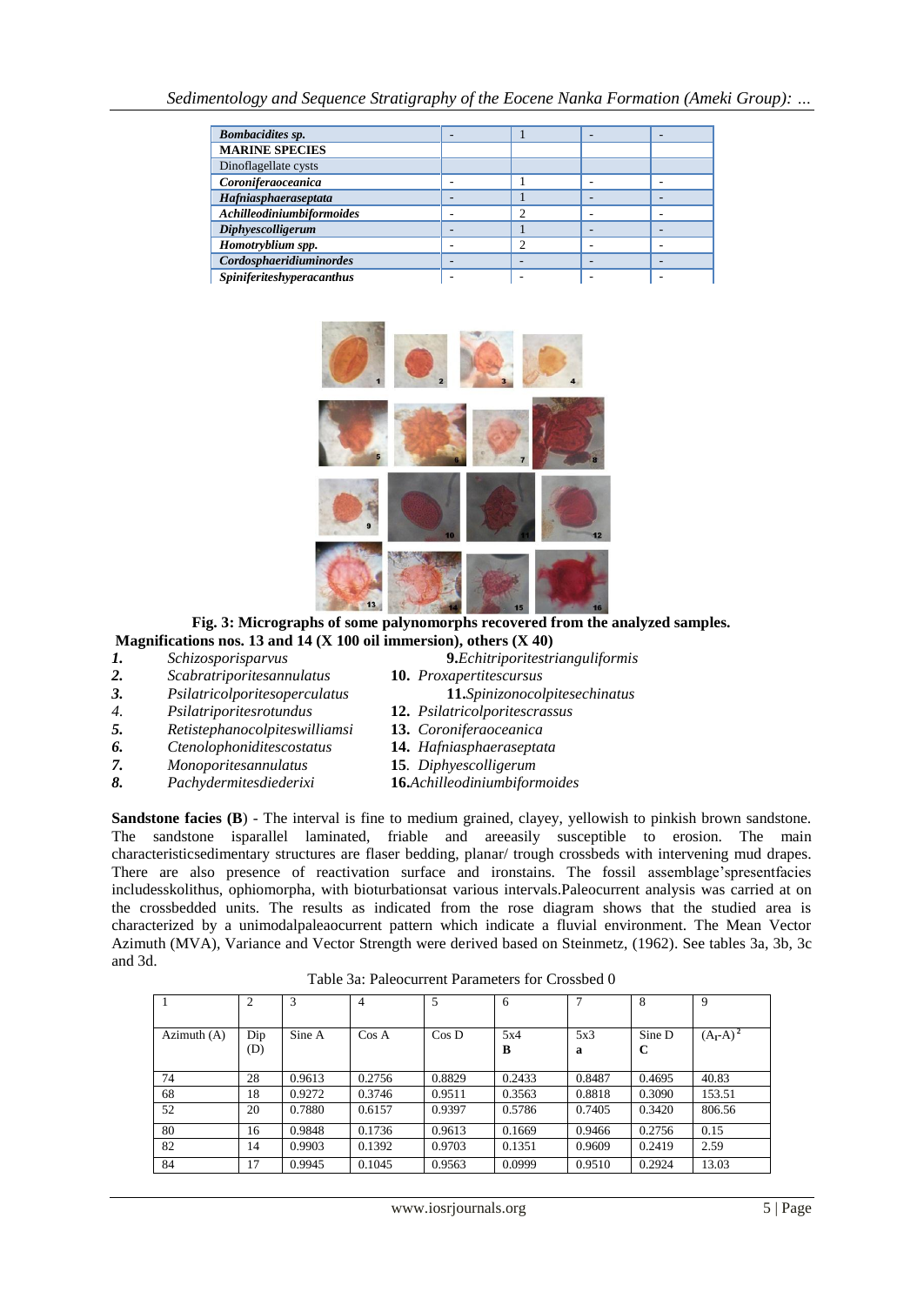|  | Sedimentology and Sequence Stratigraphy of the Eocene Nanka Formation (Ameki Group): |  |
|--|--------------------------------------------------------------------------------------|--|

| 70            | 12 | 0.9397   | 0.3420    | 0.9781   | 0.3345    | 0.9191   | 0.2079  | 107.95     |
|---------------|----|----------|-----------|----------|-----------|----------|---------|------------|
| 82            | 20 | 0.9903   | 0.1392    | 0.9397   | 0.1308    | 0.9306   | 0.3420  | 2.59       |
| 67            | 24 | 0.9205   | 0.3907    | 0.9135   | 0.3569    | 0.8409   | 0.4067  | 179.29     |
| 94            | 28 | 0.9976   | $-0.0698$ | 0.8829   | $-0.0616$ | 0.8807   | 0.4695  | 185.23     |
| 116           | 20 | 0.8988   | $-0.4384$ | 0.7397   | $-0.412$  | 0.6648   | 0.3420  | 1268.07    |
| 110           | 12 | 0.9397   | $-0.3420$ | 0.9781   | $-0.3345$ | 0.9191   | 0.2079  | 876.75     |
| 80            | 17 | 0.9848   | 0.1736    | 0.9563   | 0.166     | 0.9418   | 0.2924  | 0.15       |
| 76            | 15 | 0.9703   | 0.2419    | 0.9659   | 0.2337    | 0.9372   | 0.2588  | 19.27      |
| 73            |    | 0.9563   | 0.2924    | 0.9925   | 0.2902    | 0.9491   | 0.1219  | 54.61      |
| <b>Totals</b> |    | 14.2441  | 2.4128    | 14.2083  | 2.2841    | 13.3128  | 4.5795  | 3710.6     |
| $(Total)^2$   |    | 202.8934 | 5.8216    | 201.8758 | 5.2171    | 177.2306 | 20.9718 | 13768419.5 |

## Table 3b: Paleocurrent Parameters for Crossbed 1

| 1            | $\overline{2}$ | 3       | 4         | 5       | 6         | $\overline{7}$ | 8                     | 9                 |
|--------------|----------------|---------|-----------|---------|-----------|----------------|-----------------------|-------------------|
| Azimuth (A)  | Dip(D)         | Sine A  | Cos A     | Cos D   | 5x4<br>b  | 5x3<br>a       | Sine D<br>$\mathbf C$ | $(A_{I} - A)^{2}$ |
| 100          | 20             | 0.9848  | $-0.1736$ | 0.9397  | $-0.1631$ | 0.9254         | 0.3420                | 62.41             |
| 68           | 22             | 0.9272  | 0.3746    | 0.9272  | 0.3473    | 0.8597         | 0.3746                | 580.81            |
| 100          | 19             | 0.9848  | $-0.1736$ | 0.9455  | $-0.1641$ | 0.9311         | 0.3256                | 62.41             |
| 98           | 24             | 0.9903  | $-0.1392$ | 0.9135  | $-0.1272$ | 0.9046         | 0.4067                | 34.81             |
| 98           | 24             | 0.9903  | $-0.1392$ | 0.9135  | $-0.1272$ | 0.9046         | 0.4067                | 34.81             |
| 88           | 16             | 0.9994  | 0.0349    | 0.9613  | 0.0335    | 0.9607         | 0.2756                | 16.81             |
| 80           | 14             | 0.9848  | 0.1736    | 0.9703  | 0.1684    | 0.9556         | 0.2419                | 146.41            |
| 94           | 12             | 0.9976  | $-0.0698$ | 0.9781  | $-0.0683$ | 0.9758         | 0.2079                | 3.61              |
| 88           | 14             | 0.9994  | 0.0349    | 0.9703  | 0.0339    | 0.9697         | 0.2419                | 16.81             |
| 104          | 18             | 0.9703  | $-0.2419$ | 0.9511  | $-0.2301$ | 0.9229         | 0.3090                | 141.61            |
| 96           | 18             | 0.9945  | $-0.1045$ | 0.9511  | $-0.0994$ | 0.9459         | 0.3090                | 15.21             |
| 100          | 20             | 0.9848  | $-0.1736$ | 0.9397  | $-0.1631$ | 0.9254         | 0.3420                | 62.41             |
| 64           | 22             | 0.8988  | 0.4384    | 0.9272  | 0.4065    | 0.8334         | 0.3746                | 789.61            |
| 110          | 22             | 0.9397  | $-0.3420$ | 0.9272  | $-0.3171$ | 0.8713         | 0.3746                | 320.41            |
| <b>Total</b> |                | 13.6467 | $-0.501$  | 13.2157 | $-0.47$   | 12.8861        | 4.5321                | 2288.14           |
| $(Total)^2$  |                | 186.232 | 0.251     | 174.654 | 0.221     | 166.051        | 20.539                | 5.23*10^6         |

#### Table 3c: Paleocurrent Parameters for Crossbed 2

|             | 2   | 3       | 4         | 5        | 6         | $\overline{7}$ | 8      | 9             |
|-------------|-----|---------|-----------|----------|-----------|----------------|--------|---------------|
| Azimuth     | Dip | Sine A  | Cos A     | $\cos D$ | 5x4       | 5x3            | Sine D | $(A_I - A)^2$ |
| (A)         | (D) |         |           |          | b         | A              | C      |               |
| 78          | 20  | 0.9781  | 0.2079    | 0.9397   | 0.1954    | 0.9191         | 0.3420 | 3.8416        |
| 70          | 24  | 0.9397  | 0.3420    | 0.9397   | 0.3214    | 0.8830         | 0.4067 | 99.20         |
| 56          | 22  | 0.8290  | 0.5592    | 0.8470   | 0.4736    | 0.7022         | 0.3746 | 574.08        |
| 62          | 24  | 0.8829  | 0.4695    | 0.9135   | 0.4289    | 0.8065         | 0.4067 | 322.56        |
| 84          | 30  | 0.9903  | 0.1392    | 0.8660   | 0.1205    | 0.8576         | 0.5    | 16.32         |
| 74          | 28  | 0.9613  | 0.2756    | 0.8829   | 0.2433    | 0.8487         | 0.4695 | 35.52         |
| 73          | 28  | 0.9563  | 0.2924    | 0.8829   | 0.2582    | 0.8443         | 0.4695 | 48.44         |
| 108         | 30  | 0.9511  | $-0.3090$ | 0.8660   | $-0.2676$ | 0.8236         | 0.5    | 786.24        |
| 63          | 30  | 0.8910  | 0.4540    | 0.8660   | 0.3932    | 0.7716         | 0.5    | 287.64        |
| 100         | 20  | 0.9848  | $-0.1736$ | 0.9397   | $-0.1631$ | 0.9254         | 0.3420 | 401.60        |
| 98          | 16  | 0.9903  | $-0.1392$ | 0.9613   | $-0.1338$ | 0.9520         | 0.2756 | 325.44        |
| 80          | 18  | 0.9848  | 0.1736    | 0.9511   | 0.1651    | 0.9366         | 0.3090 | 0.016         |
| 90          | 26  |         | $\Omega$  | 0.8988   | $\Omega$  | 0.8988         | 0.4384 | 100.80        |
| 88          | 18  | 0.9994  | 0.0349    | 0.9511   | 0.0332    | 0.9505         | 0.3090 | 64.64         |
| 78          | 19  | 0.9781  | 0.2079    | 0.9455   | 0.1966    | 0.9248         | 0.3256 | 3.84          |
| Totals      |     | 14.3171 | 2.5344    | 13.6512  | 2.2649    | 13.0448        | 2.2649 | $3.1*10^{3}$  |
| $(Total)^2$ |     | 204.98  | 6.423     | 186.36   | 5.1297    | 170.167        | 5.1297 | $9.4*10^{6}$  |



Fig 3: Rose diagram for Ogbunike sandstone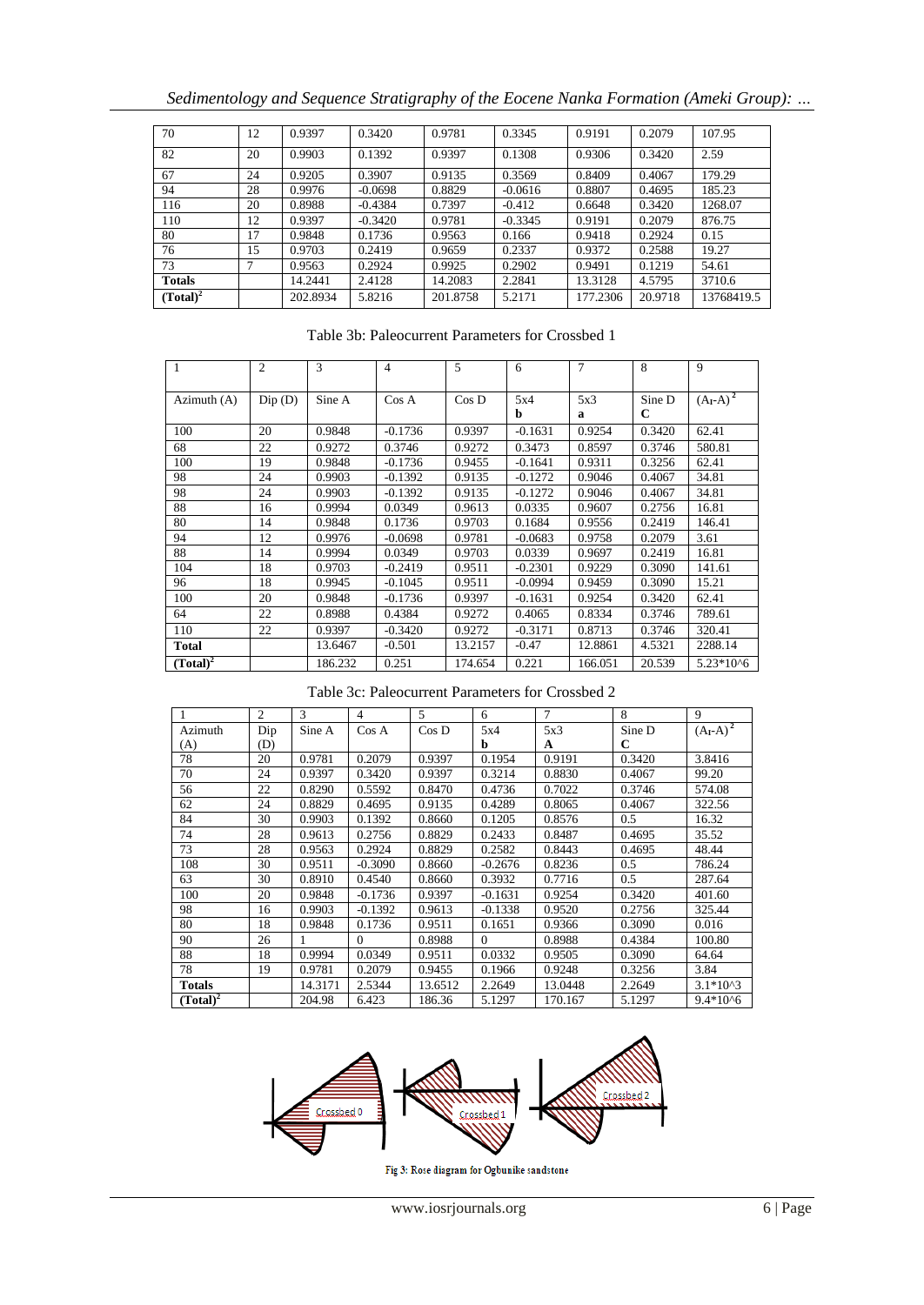| Locality | Outcrop    | Lithostratigraphic Unit | Pattern  | <b>MVA</b>       | Variance         | Vector           | Environmental |
|----------|------------|-------------------------|----------|------------------|------------------|------------------|---------------|
|          |            |                         |          |                  |                  | Strength         | implication   |
| Ogbunike | Crossbed 0 | Nanka Formation         | Unimodal | $260.39^{\circ}$ | $265.04^{\circ}$ | $13.914^{\circ}$ | Fluvial       |
| Ogbunike | Crossbed 1 | Nanka Formation         | Unimodal | $272.10^{\circ}$ | $176.00^{\circ}$ | $13.32^{\circ}$  | Fluvial       |
| Ogbunike | Prossbed 2 | Nanka Formation         | Unimodal | $259.96^{\circ}$ | $219.31^{\circ}$ | $14.09^\circ$    | Fluvial       |

**Table 3d: Paleocurrent Results for the Nanka Formation(Ogbunike) and their Environment implication**

The sieve analysis was carried out based on Folk and Wards, 1957 model. The univariate results as obtained from the sieve analysis carried out on samples 12, 19, crossbed o,crossbed 1 and crossbed 2 shows a mean size that is basically medium grained which suggests moderately energy of deposition. It is basically moderately sorted, positively skewed which is an indication that the distribution has fine material, with kurtosis that is basically mesokurtic.

The bivariate results if plotted as obtained from the sieve analysis (mean size vs. standard deviation; skewness vs. sorting) will indicate a fluvial dominated environment. See tables 4 and 5.

| Sample No.           | Mean (ME)           | Standard deviation (Sd) | Skewness (ski)         | Kurtosis (KG)    |
|----------------------|---------------------|-------------------------|------------------------|------------------|
|                      |                     |                         |                        |                  |
|                      |                     |                         |                        |                  |
| Unit 12              | 1.03 Medium Grained | 1.15 Poorly Sorted      | 0.16 Positively Skewed | 0.91 Mesokurtic  |
|                      |                     |                         |                        |                  |
| Unit 19              | 1.07 Medium Grained | 0.78 Moderately Sorted  | 0.11 Positively Skewed | 0.98 Mesokurtic  |
|                      |                     |                         |                        |                  |
| Cross bed zero $(0)$ | 1.65 Medium Grained | 0.82 Moderately Sorted  | 0.27 Positively Skewed | 0.93 Mesokurtic  |
| Cross bed one $(1)$  | 1.65 Medium Grained | 0.81 Moderately Sorted  | 0.27 Positively Skewed | 1.06 Mesokurtic  |
|                      |                     |                         |                        |                  |
| Cross bed two $(2)$  | 1.35 Medium Grained | 0.64 Moderately Sorted  | 0.21 Positively Skewed | 1.17 Leptokurtic |
|                      |                     |                         |                        |                  |

**Table 4: Summary of Univariate Result**

**Table 5: Summary of Bivariate Result**

| Sample Number | Mz   |      | Ski  | MzVs <sub>6</sub> | Ski Vs 6 |
|---------------|------|------|------|-------------------|----------|
| Unit 12       | 1.03 | 1.15 | 0.16 | Fluvial           | Fluvial  |
| Unit 19       | 1.07 | 0.78 | 0.11 | Fluvial           | Fluvial  |
| Cross bed 0   | 1.65 | 0.82 | 0.27 | Fluvial           | Fluvial  |
| Cross bed 1   | .39  | 0.81 | 0.27 | Fluvial           | Fluvial  |
| Cross bed 2   | 1.35 | 0.64 | 0.21 | Fluvial           | Fluvial  |

**SANDSTONE/SILTSTONE FACIES(C)** The lithology of facies C exhibits clayey sand dominated units with siltstone. The siltstone are pinkish-brown, while the sandstone are brownish white, fine to medium grained moderately sorted with lenses of clay. They do not exhibit any noticeable sedimentary structure, but are moderately bioturbated.

## **INTERSTRATIFIED CALCAREOUS CLAY AND SHALE FACIES (D)**

The interstratified calcareous clay and shale facies are white to pinkish brown, with various degrees of weathering and ferruginization. The shale issub fissile to fissile with interbedded calcareous clay, with thin lensoid. The top unit is medium to coarse, poorly sortedferruginous sandstone. These beds are laminated with mm-scale,parallel to wavy lamination in some sections.

**PALEOENVIRONEMNT**-The palynological analysis carried out on the shale units in facie A of the studied area aided in paleoenvironment interpretation. The palynomorphs of environmental value encountered in some of the examined samples include*monoporitesannulatus*, grass pollen, which indicates open vegetation as in reed swamp within the tropical rainforest, (Umeji, 2002). *Proxapertitiescursus/operculatus, spinizonocolpitesechinatus* and *psilatricolporitescrassus* are pollen of brackish water palms inhabiting similar environment as that of mangrove swamp, (Umeji, 2002, Umeji and Nwajide, 2013).*Schizosporisparvus* is a fresh water alga, which inhabited fresh water swamp environment.*Homotryblium spp*.,is a typical of warm masses of lowerlatitudes (william and Bujak, 1977), and has also been related to near-shore and reduced conditions (Dybkjaer, 2004). The occurrence of *Achilleodiniumbiformoides* and the presence of species such as *Homotryblium sp*.,*cordosphaeridium sp*. and *Diphysescolligerum* in unit 23, indicate restricted neritic to outer neritic (continental shelf) depositional environment, with maximum depth range less than 200m, (van mourik and Brinkhuis, 2001) see table 4.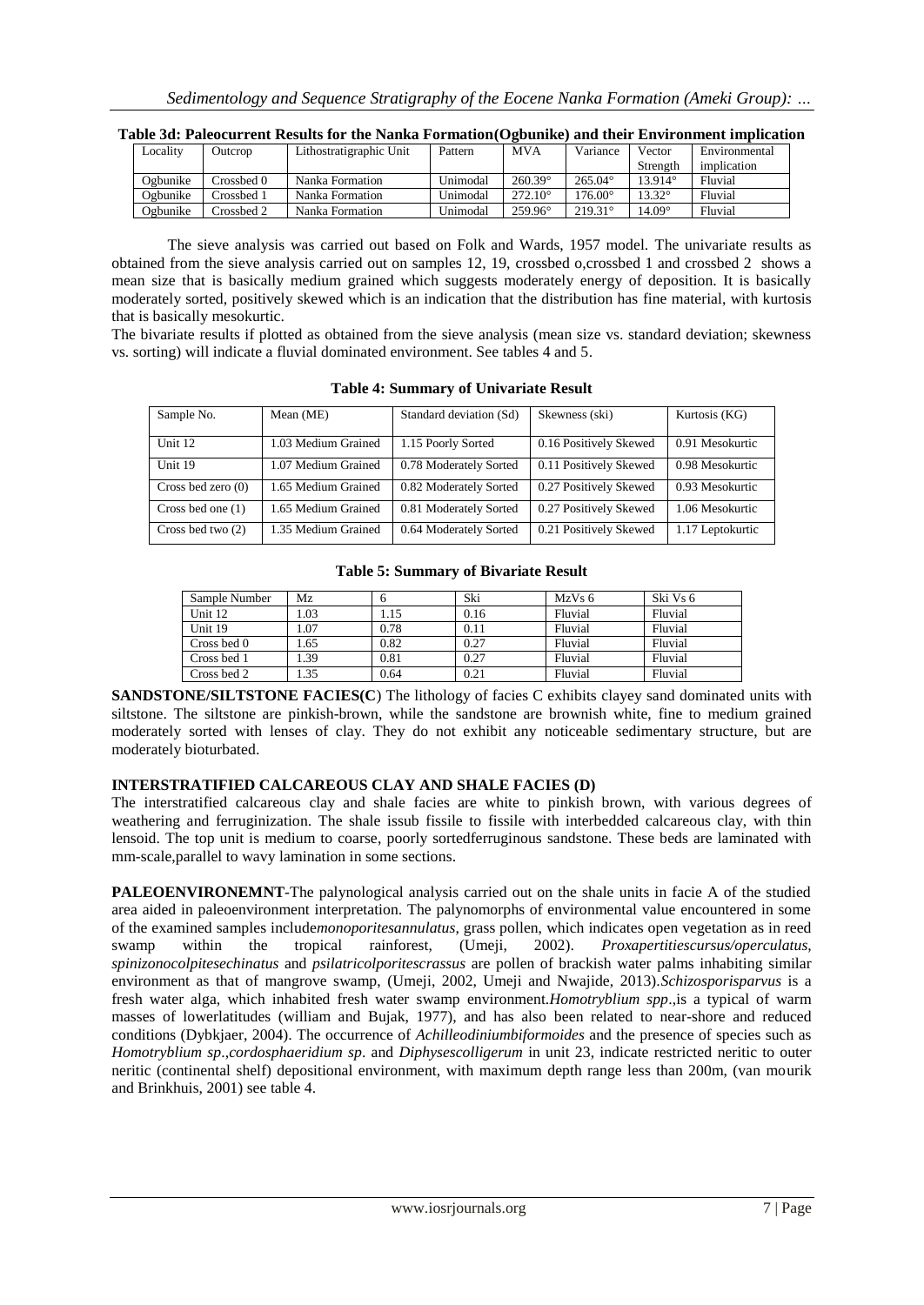| <i>inferences</i> |                                 |               |                       |                           |                                                   |  |  |  |
|-------------------|---------------------------------|---------------|-----------------------|---------------------------|---------------------------------------------------|--|--|--|
| <b>SAMPLE NO.</b> | <b>PALYNOMORPHS % FREQUENCY</b> |               |                       | PALEO-<br><b>SALINITY</b> | <b>PALEOENVIRONMENTS</b>                          |  |  |  |
|                   | <b>Spores</b>                   | <b>Pollen</b> | <b>Marine Species</b> |                           |                                                   |  |  |  |
| <b>UNIT 21</b>    | 44 %                            | 56 %          | $0\%$                 | Fresh water               | Non-marine/Continental<br>Upper deltaic plain     |  |  |  |
| <b>UNIT 23</b>    | 42 %                            | 50 %          | 8 %                   | <b>Brackishwater</b>      | Marginal marine<br>Probably (estuarine or lagoon) |  |  |  |
| <b>UNIT 25</b>    | 48 %                            | 52 %          | 0%                    | Fresh water               | Non-marine/Continental<br>Upper deltaic plain     |  |  |  |
| <b>UNIT 28</b>    | 55 %                            | 45 %          | 0%                    | Fresh water               | Non-marine/Continental<br>Upper deltaic plain     |  |  |  |

## **Table 6: Summary of the palynomorphs % frequency distribution and their paleoenvironmental**

## **IV. Age Determination-**

Based on the stratigraphically important palynomorphs recovered from units 21, 23, 25 and 28 in facies A of the outcrop studied, middle Eocene was assigned to the area based on the following recovered age – diagnosing index palynomorphs species such as *monoporitesannulatus, Retibrevitricolpitestriangulatus, Retitricolporitesirregulari, Retistephanocolpiteswillamsi, ctenolophoniditescostatus, spinizonocolpitesechinatus, psilatricoploritescrassus, psilatricolporitesoperculatus, proxaperitescursus, striatopollisctatumbus*, and *Bombacidites sp.* (Van Hoeken- Klinkenberg, 1996: Germereraad et al. 1968). This assemblage corresponds to the middle Eocene pantropical*monoporitesannulatus* zone of Germeraad et al (1968).

However, the presence of dinoflegellage cysts species, *Achilleodiniumbiformoides* in sample from unit 23, confirmed the above assigned age, (Eaton, 1976).

## **V. Sequence Stratigraphic Interpretation**

The interpretation of sequence stratigraphy of the studied outcrop is based on vertical relationship of lithofacies, microfossil, palynology and stratigraphic model as adopted from Van-Wagoner et al., 1988.see fig 4 Dinoglagellatescrsts assemblages have proved to be useful in sequence stratigraphic model where they are abundant and diverse (Onuigbo et al, 2012).

The outcrop of the studied area was analyzed in terms of their main systems tracts, sequence boundaries, maximumflooding surfaces and stacking patterns.Highstand systems tract, which is a progradational deposits that form when sediment accumulation rate exceed the rate of increase in accommodation space was identified. Consequently, its depositional trends and stacking pattern are dominated by a combination of aggradation/progradation processes of sandstone/ironstone and shale. It is believed that thehighstand system tract is bounded it the base by amaximum flooding surface, which may be located within AmekiFormation.The frequent sandstone occurrence in the studied area may be linked to preferential fluvialincision during the subsequent stage of base level fall, as the forefront of the high stand wedge, which inherits the slope gradient of the shoreface or delta front environment, is commonly steeper than the fluvial equilibrium profile. catuneanu(2006),saucier (1974), Leopold and Boll (1979), Rashmani (1988), Blum (1991),Posamentier et al(1992),Allen and Posamentier(1994), Ainsworth and Walker (1994).

The High stand systems tract of the studied area showed an upward-fining sequence that continued the overall upward-decrees in grain size. The system tract which is a late high standsystem tract is defined by much lower rate of base level rise, which results in a stacking pattern (progadational components) that may be prone to channel clustering (Catuneanu 2006), toward the end of the High stand system tract was a forced regressive phase (forced regression) which is defined by Catuneanu(2002) as occurring during stage of base level fall, when the shoreline is forced to regress by the falling base level irrespective of the sediment supply. The low magnitude fall in base level which is always the case in a fluvial dominated environment gave rise to the high preservation potential of bivalvecoquina in the studied area.This suggest that the nature of scouring vs.aggradation processes is low and the angle of repose of clinoform  $(> 1)$  is steeper and the fall in base level does not trigger scouring, and the forced regressionshoreface deposits are gradationally based (Catuneanu 2006). Sequence boundary which is a product of a fall in sea level that erodes the sub aerially exposed sediment surface capped the High stand system tract and the eroding surface of the down stepping sediments accompanying forced regression in the studied area. The sequence boundary was overland by the low stand systems tract in the studied area, which is sedimentary deposits accumulated during the stage of early-rise normal regression (Hunt and Tucker, 1992), is bounded by the sub aerial unconformity and it correlative conformity at the base and by the maximum regressive surface at the top. The depositional processes and stacking pattern as noted in the studied area are dominated by low-rate aggradations and progradation (Catuneanu, 2006). The area showed a coarsing upward sequence, with poor preservation potential and issusceptible to erosion.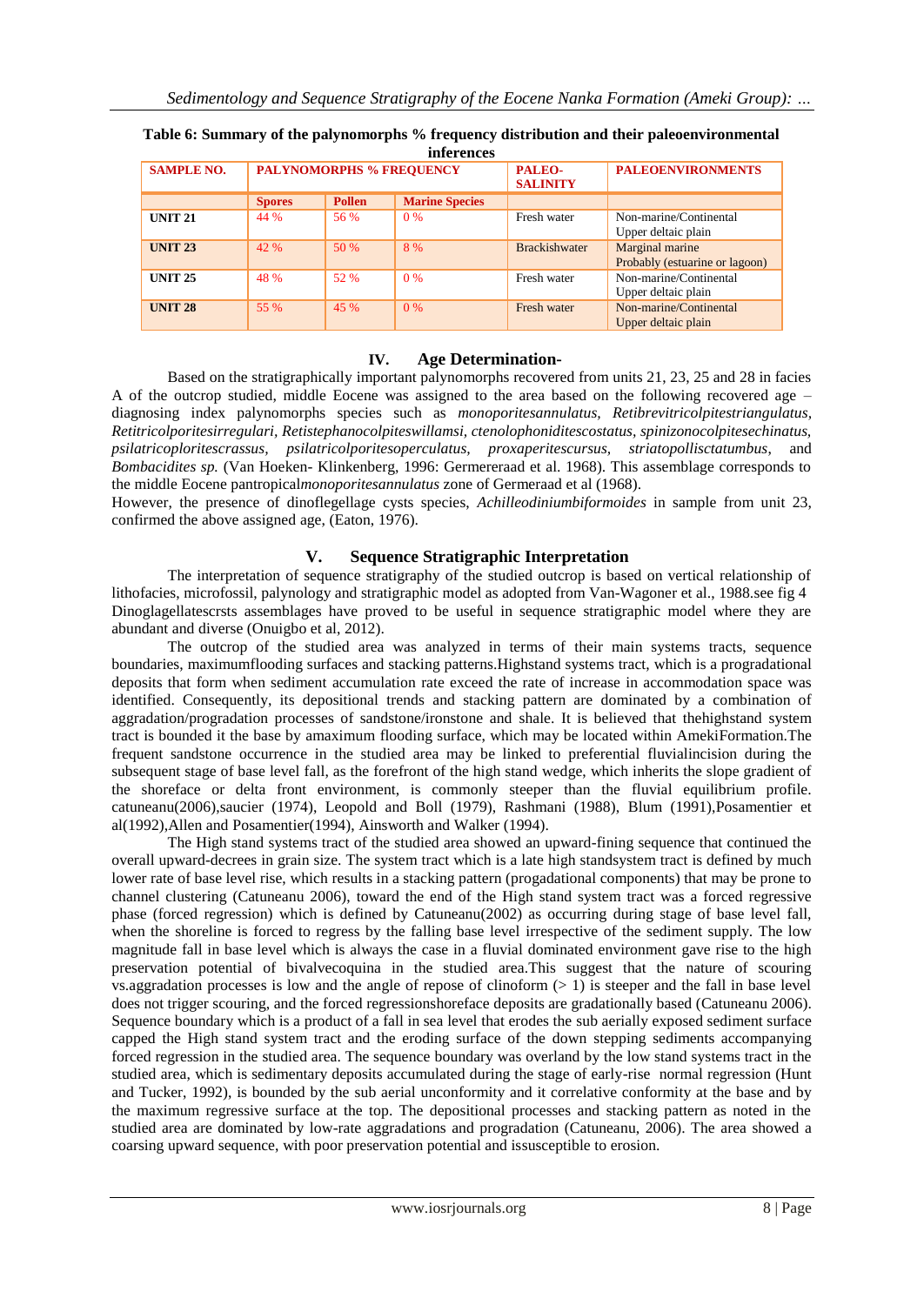

Fig 4: Sequence stratigraphic model (after Van Wagoner et al., 1988)

#### **VI. Conclusion**

The Eocene Nanka Formation situated at a reference locality in Ogbunike south-eastern Nigeria shows a fluvial dominated environment,based on the paleocurrent and sieve analyses results.The age-diagnosting index- palynomorphs species recovered from shale units in Facies A suggest a middle Eocene age for the studied section;while paleoenvironmental result as revealed by the palynological analyses suggest an environment within a continental shelf.The sequence stratigraphic model indicated the presence of one type II sequence boundary,with a late highstand systems tract associated with forced regression and lowstand systems tract

#### **References**

- [1]. Ainsworth, R. B. Walker, R. G. (1994).Control of estuarine valley-fill deposition by Fluctuation of relative Sea-level, Cretaceous Bearpaw-Horseshoe Canyon transition, Drumheller, Alberta, Canada. In Incised-valley systems: Origin and Sedimentary Sequences (R. G. Dalrymple R. Boryd, and B. A. Zaitlin, Eds) pp. 159-174. SEMP (Society of sedimentary Geology) Special publication No. 51
- [2]. Allen, G. P., and Posamentier, H. W. (1994).TransgressiveFacies and Sequence architecture in mixed tide and wave dominated incised Valleys: example from the Gironde Estuary, France. In Incised valley systems: Origin and sedimentary sequences (R. W. Dalrymple, R. Boyd and B. A. Zaitlin, Eds) SEMP Special Publication 51, pp. 225-240.
- [3]. Benkhelil, J., 1989. The Origin and Evolution of the Cretaceous Benue Trough of Nigeria: Journal of Africa Earth Science, V. 8,251-282.
- [4]. Blom, M. D. (1991) Systematic Controls of genesis and architecture of allorialsequences: a late Quaternary example. In NUNA Conference on High-Resolution Sequence Stratigraphy (D. A. Leckie, H. W. Posamentier and R. W. Lovell Eds.) pp. 7-8. Program with Abstracts
- [5]. Boggs,S., 2006. Principles of Sedimentary and Stratigraphy.Pearson Education, inc. Fourth edition. P. 114-115.
- [6]. Catuneanu, O, (2006) Principles of Sequence Stratigraphy. Elsevier.Pp 105-222.
- [7]. Catuneanu, O. (2002). Sequence Stratigraphy of Clastic systems: Concepts, merits and pitfalls.Journal of African Earth sciences, vol. 35/1, pp. 1-43.
- [8]. Chiaghanam, O.I**.** 2008.Lithofacies and Paleoenvironment of the Eocene Sediments of Umunya in Anambra State, Nigeria. Natural and Applied Sciences Journal, vol. 9, No. 2, 217-229.
- [9]. Dybkjr, K., 2004. Morphological and abundance variations in Homotryblium-cyst assemblages related to depositional environments; uppermost Oligocene-Lower Miocene, Jylland, Denmark. Palaeogeogeography, Palaeoclimatology, Palaeoecology, 206: 41-58.
- [10]. Eaton, G.L., 1976. Dinoflagenllate cysts from the Breaklesham beds (Eocene) of the Isle of Wight, Southern England. Bulletin of the British Museum (Natural History) 26: 227-332.
- [11]. Folk, R.L. and Ward, W.C. 1957. Brazos River bar, a study in the significance of grain-size parameters: J. Sed. Petrology, 27, pp. 3- 27.
- [12]. Germeraad, J. H.,Hopping, C. A. and Muller, J., 1968.Palynology of Tertiary sediments from tropical areas.Review of Paleobotany. Palynology Vol. 6: pp 189-343.
- [13]. Hunt, D., and Tucker, M. E. (1992) Stranded parasequences and the Forced regressive wedge systems tracts: deposition during base-level fall. Sedimentary Geology, Vol. 81, pp. 1-9.
- [14]. Ibrahim, M. I. A., Abdul Ela, N. M. and Kholeif, S. E., 1997.Paleoecology, palynofacies, thermal maturation and hydrocarbon source-rock potential of the Jurassic-lower Cretaceous sequence in the subsurface of the north Eastern Desert, Egypt. Qatar University Science Journal, volume 17 (1), p. 153-172
- [15]. Leopold, and Bull, W. B. (1979).Base level, aggradation, and grade.American Philosophical society, Proceedings, vol. 123, pp. 168- 202.
- [16]. Murat, R.C., 1972. Stratigraphy and Paleogeography of the Cretaceous and Lower tertiary in southern Nigeria. In Dessavuagie, T.F.J. and whiteman, A.J., (Eds), African Geology . University of Ibadan press, p.251-266.
- [17]. Nwachukwu, U.E.D, Anyiam, O.A., Egbu, O.C. and Obi, I.S., 2011. Sedimentary controls on the reservoir properties of the paleogenefluvio-tidal sands of the Anambra Basin, Southeastern Nigeria-implication for deepwater reservoir studios. American journal of scientific and industrial research.Vol. 2(1).37-48.